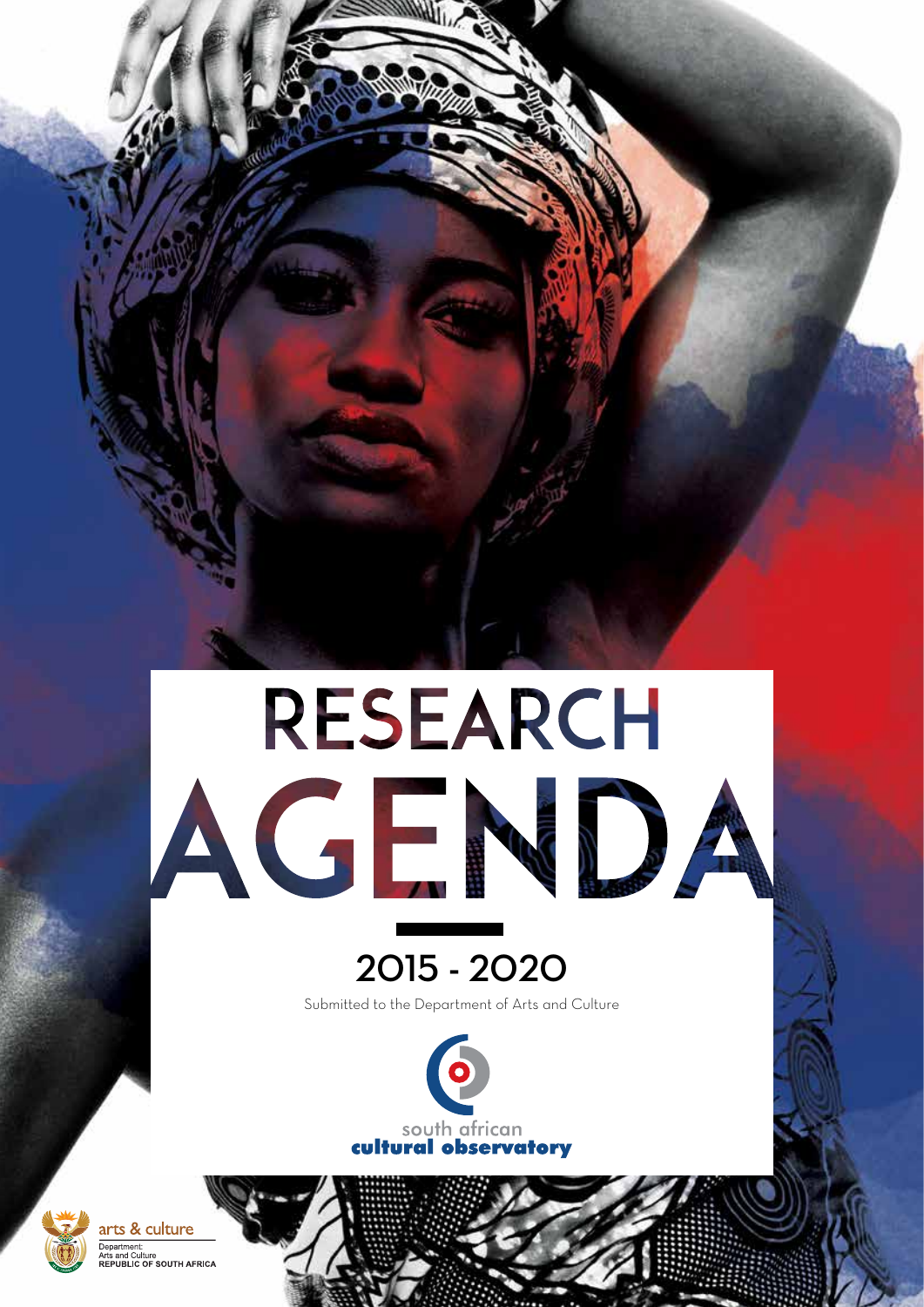# EN S

| $1_{-}$     | PURPOSE OF DOCUMENT                                                              | 2 |
|-------------|----------------------------------------------------------------------------------|---|
| 2.          | <b>BACKGROUND</b>                                                                | 3 |
| 3           | THE CULTURE CYCLE                                                                | 5 |
| 4.          | <b>POLICY IMPERATIVES</b>                                                        | 6 |
| 5.          | ALIGNMENT OF THE RESEARCH AGENDA AND THE DAC<br>STRATEGIC PLAN 2015/16 - 2019/20 | 7 |
| 6.          | RESEARCH AGENDA                                                                  | 9 |
| $7_{\cdot}$ | THE WAY FORWARD                                                                  |   |

Contributors







University of Fort Hare<br>  $Together$  in Excellence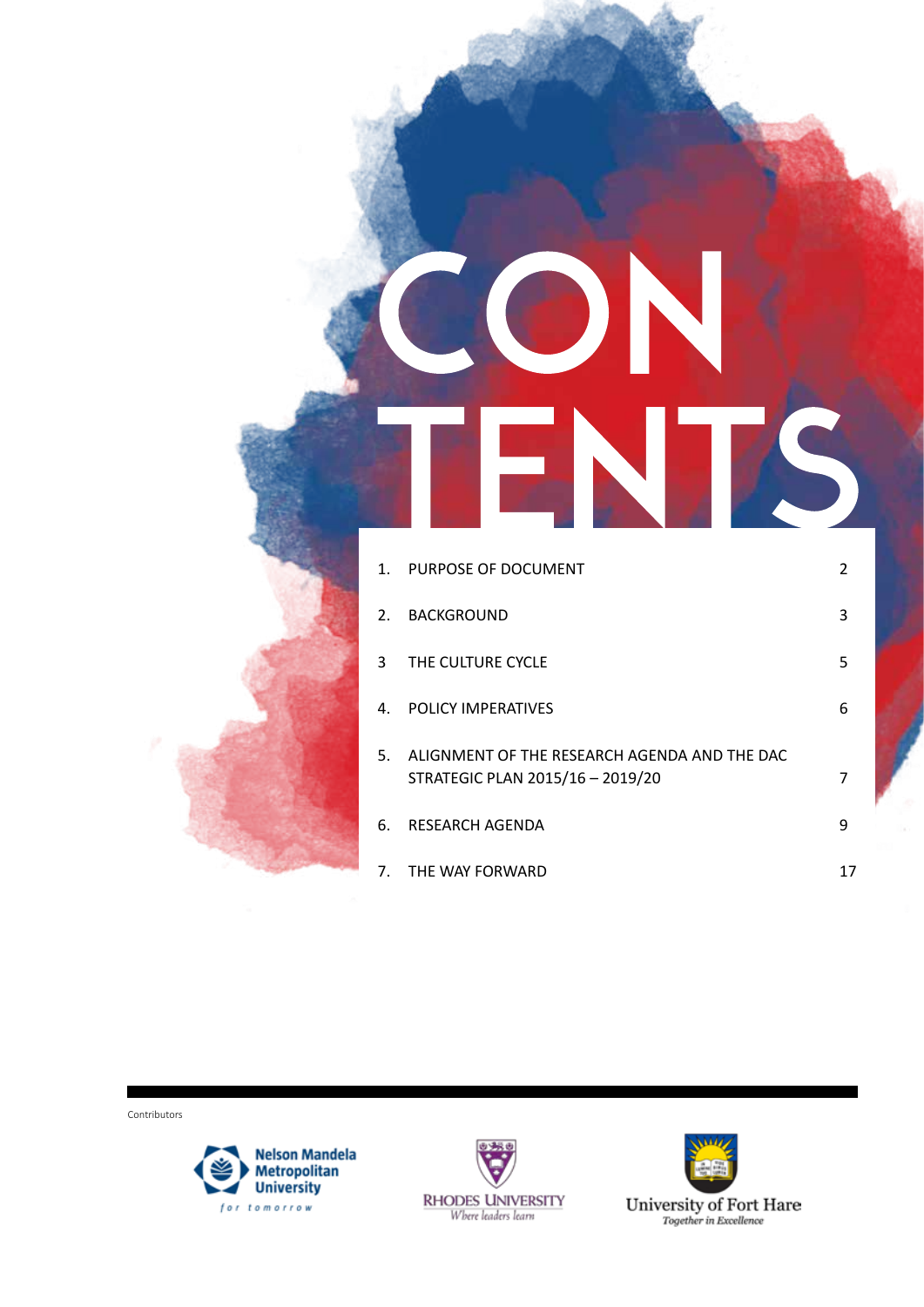### PURPOSE OF DOCUMENT

**This document presents the Research Agenda for the cultural and creative industries of South Africa. This Research Agenda represents an attempt by the Department of Arts and Culture to focus research efforts and resources his document presents the Research Agenda for the cultural and creative industries of South Africa. This Research Agenda represents an attempt by the Department of Arts and Culture to focus research enhance the development of the Cultural and Creative Industries in South Africa and to advance the policy imperatives of the South African Government and its key stakeholders.**

This document therefore aims to:

- > Define research requirements
- > Define individual research agenda items required to address the research requirements of the industry
- > Determine the alignment of proposed research agenda items with strategic and policy imperatives

In order to achieve these aims, this document has been structured to provide an overview of the cultural and creative industry, followed by a high-level review of policy and strategic mandates, which in turn is followed by a presentation of the current research requirements and research agenda items.

This is followed by an alignment of all research agenda items with relevant strategic and operational imperatives.

It is important to note that the proposed Research Agenda should be treated as a dynamic and ongoing work-in-progress, which will be continuously subjected to review and updating as new data and challenges emerge.

Additionally, it should be noted that the mandate of the Cultural Observatory is to develop the agenda. The actual implementation of all research agenda items will be determined by the mandates of relevant stakeholders and the availability of budgets.

To this effect this first Research Agenda has been developed after a number of consultations with the Department of Arts and Culture, the South African Cultural Observatory and industry stakeholders (through the hosting of a national workshop).

It is however important to note that some of the items contained in the Research Agenda may fall within the scope of the Cultural Observatory, whilst others may fall within the scope of the Department of Arts and Culture (DAC), other organs of state, civil society, tertiary and private sector entities.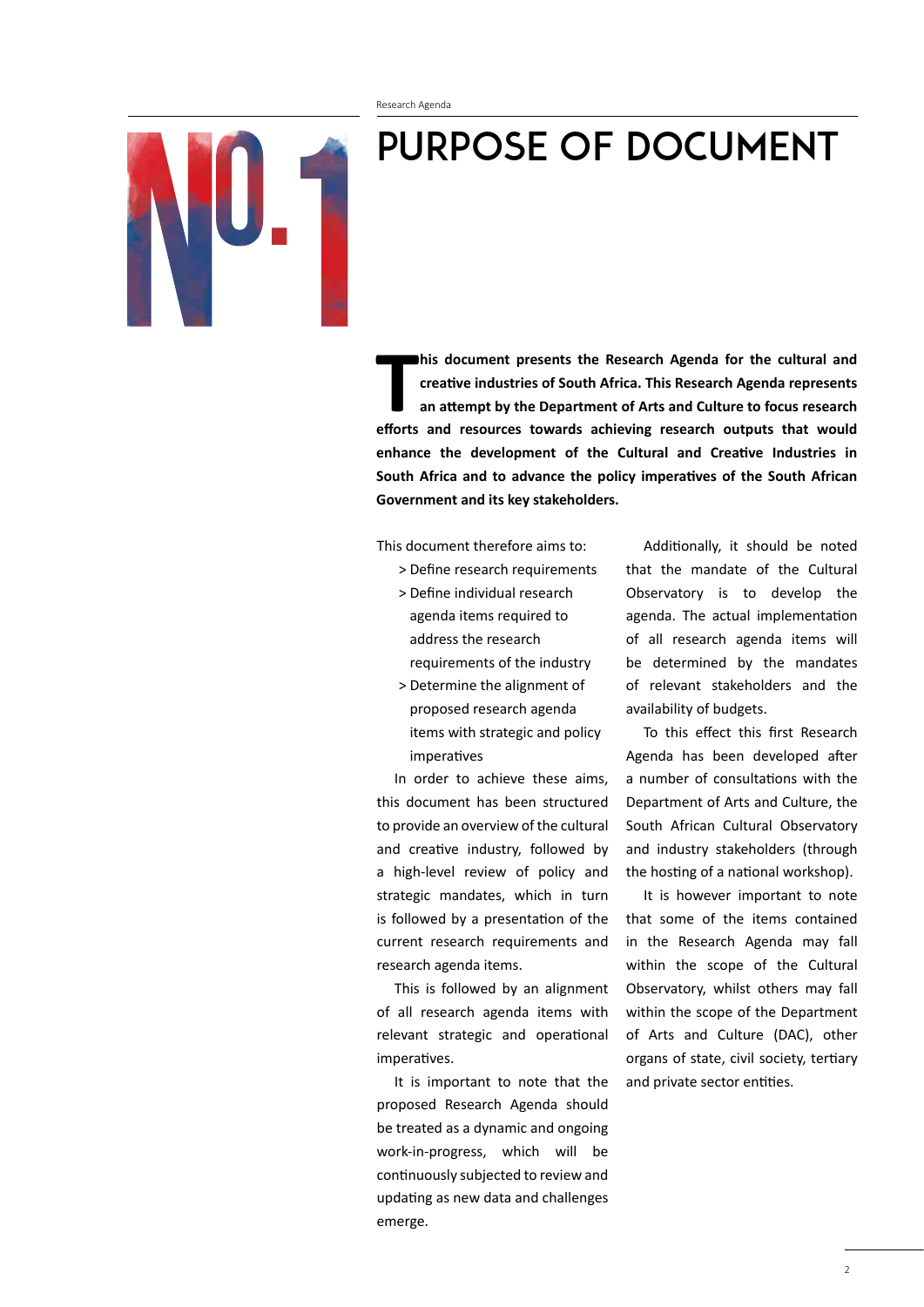### BACKGROUND

#### CORE CREATIVE ARTS

Literature Music Visual arts Performing arts

#### OTHER CORE CREATIVE INDUSTRIES

Film Museums, galleries, libraries Photography

#### WIDER CULTURAL INDUSTRIES

Heritage services Publishing and print media Television and radio Sound recording Video and computer games

#### RELATED INDUSTRIES

Advertising Architecture Design Fashion

**The "creative economy" looks at the relationship between**<br>creativity and economics, leading to a growing understanding of<br>the nature of the relationship between the two and the ability<br>to create wealth and extensive socia **he "creative economy" looks at the relationship between creativity and economics, leading to a growing understanding of the nature of the relationship between the two and the ability creative activities/industries from the arts to science and technology. At the heart of the creative economy are the creative industries.**

The creative economy can be defined as an evolving concept based on creative assets potentially generating economic growth and development (UNDP 2010):

- > It can foster income generation, job creation and expert earnings while promoting social cohesion, cultural diversity and human development
- > It embraces economic, cultural and social aspects interacting with technology, intellectual property and tourism objectives
- $>$  It is a set of knowledge- based economic activities with a development dimension and cross-cutting linkages at macro and micro levels to the overall economy.

 > It is a feasible development option calling for innovative, multidisciplinary policy responses and inter- ministerial action

The "Creative Industries in South Africa" report (Department of Labour, 2008) sets out a number of recommendations for further research on the economic and social impact of the sector.

Firstly, the lack of reliable quantitative data is acknowledged, but the report also notes that, since there is no hub for the collection of previous research on the creative industries, studies tend to be duplicated and/or not crossreferenced properly.

*Figure 1: The Concentric Rings Model of the Cultural and Creative Industries (Throsby, 2013)*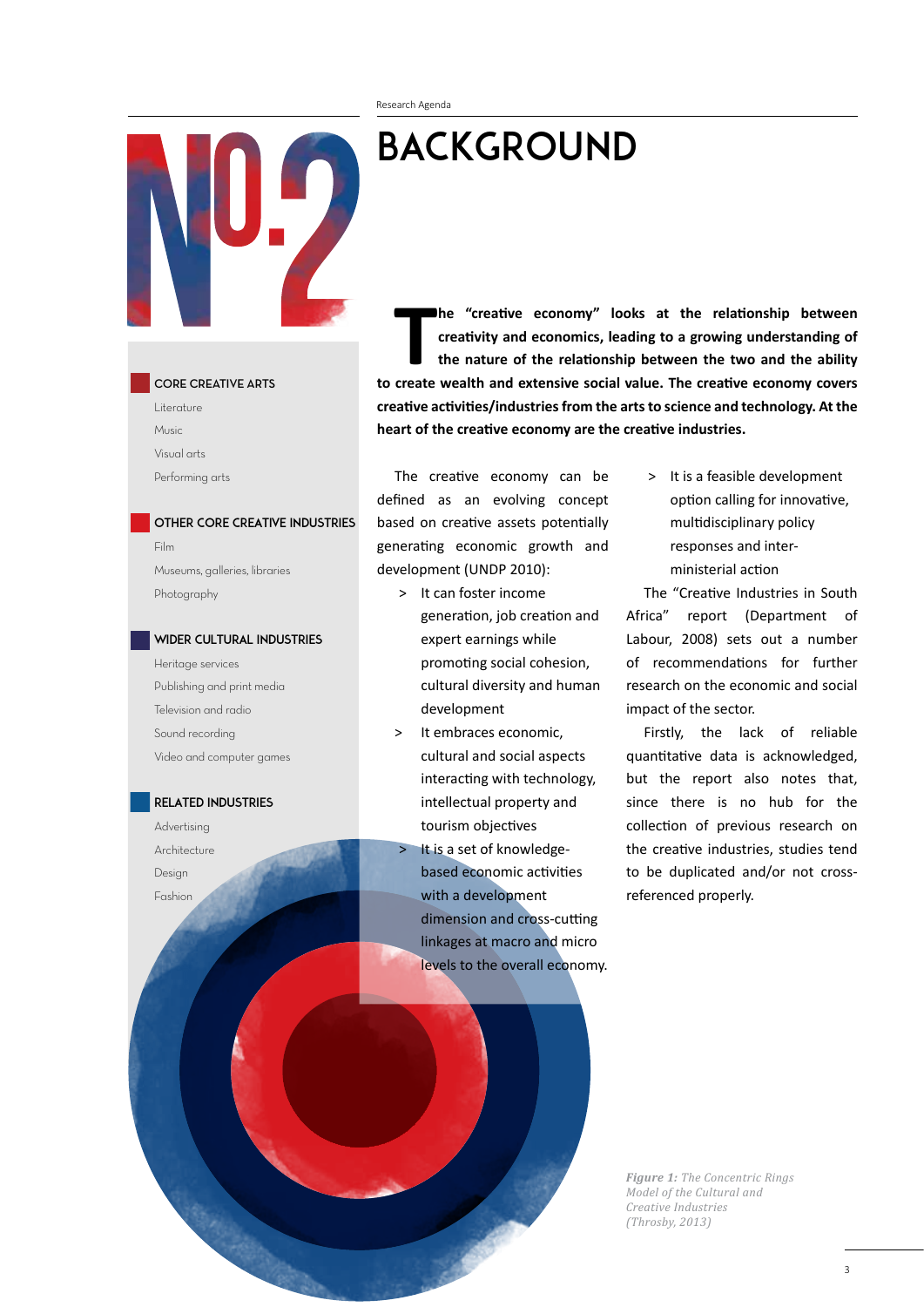# $\sqrt{2}$

*An important function of the Cultural Observatory is to collate such international best practice and to determine appropriate methods for data collection based on policyrelevant research questions in the South African context.*

One of the important functions of the Cultural Observatory is, therefore, to develop rigorous data collection methodologies, as well as to provide a central point for the collection and analysis of creative industries' research to avoid unnecessary duplication.

Another important point that the report raises is that data collection is expensive and needs to be carefully informed by theory so that it is clear why the data is being collected and what it will be used for.

The report also makes the point that "There is now an ample body of 'best practice' international examples that can be benchmarked and intelligently copied when deciding on cultural indicators and survey methodology" (Department of Labour, 2008).

An important function of the Cultural Observatory is to collate such international best practice and to determine appropriate methods for data collection based on policyrelevant research questions in the South African context.

For example, much work has been done on the development of cultural

satellite accounts (CSAs). These are an extension of the system of national accounts, already used by most countries to measure GDP, and focus on measuring the economic contribution of the cultural sector.

While there is currently no standardised method for generating CSAs, they usually include such key concepts as output, intermediate consumption, value added and employment (UNESCO Framework for Cultural Statistics: Handbook 1, 2009). The development of a set of CSAs for South Africa has been proposed in a recent report on trade on the creative industries(EuropeAid, 2013). Statistics South Africa (Stats SA) has developed tourism and draft ICT satellite accounts.

A report on the development of a South African Framework for Cultural Statistics has been drafted (DAC, 2014).

A research focus of the Cultural Observatory would thus be an exploration of how to work with Stats SA to create a set of CSAs for South Africa in line with international best practice.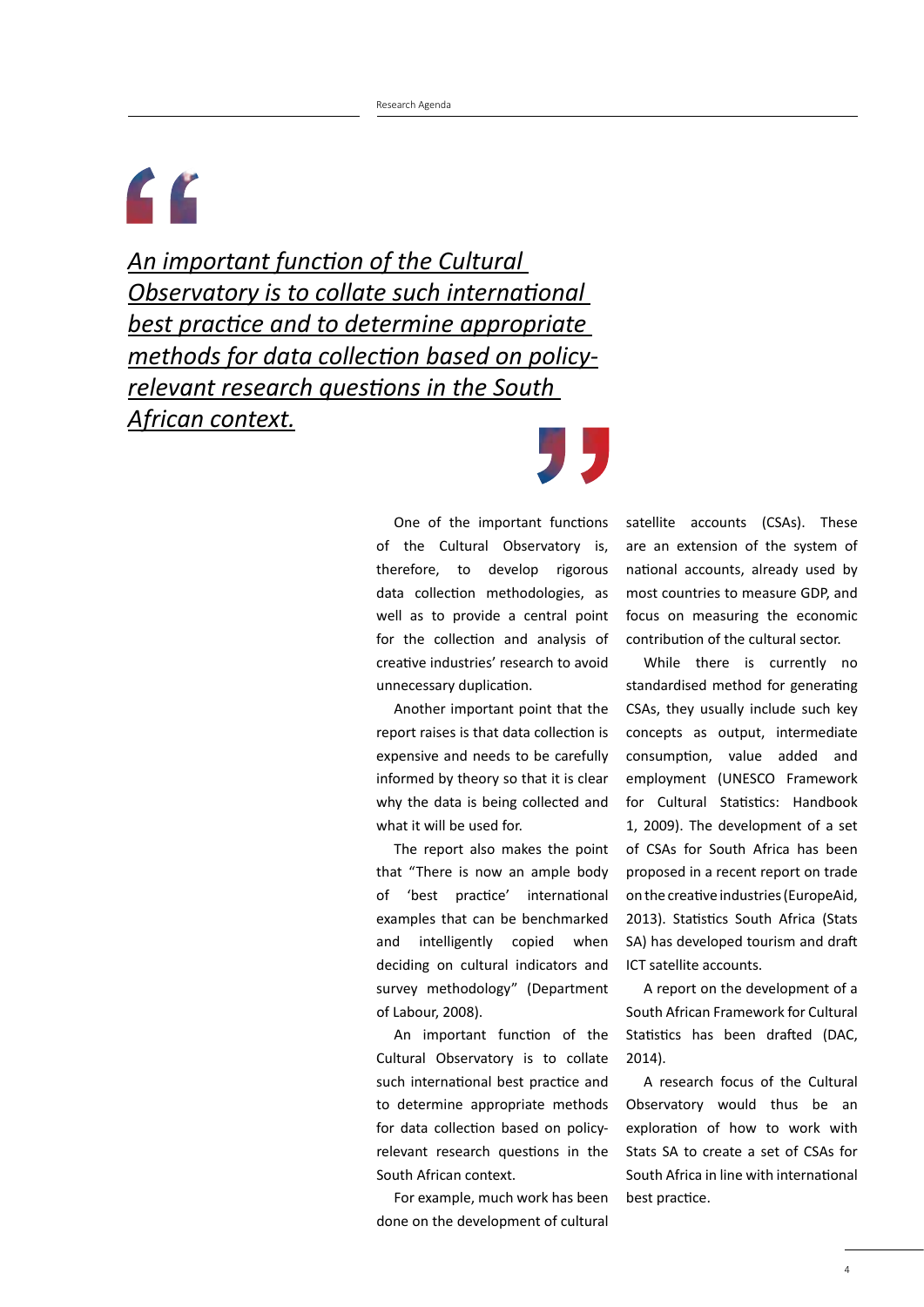## THE CULTURE CYCLE

**T here are a number of possible frameworks for the establishment of a research agenda. One is the "culture cycle" described in the UNESCO Framework for Cultural Statistics (2009) as follows:**

#### *I. Creation:*

the origination and authoring of ideas and content (e.g. sculptors, writers, design companies) and the making of one-off production (e.g. crafts, fine arts).

#### *II. Production:*

replicable cultural forms (e.g. TV programmes), as well asthe specialist tools, infrastructure and processes used in their realisation (e.g. the production of musical instruments, the printing of newspapers).

#### *III. Dissemination:*

the bringing of generally massproduced cultural products to consumers and exhibitors (e.g. the wholesale, retail and rental of recorded music and computer games, film distribution). With digital distribution, some goods and services go directly from the creator to the consumer.

### *IV. Exhibition/ Reception/Transmission:*

refers to the place of consumption and to the provision of live and/or unmediated cultural experiences to audiences by granting or selling access to consume/participate in time-based cultural activities (e.g. festival organisation and production, opera houses, theatres, museums). Transmission relates to the transfer of knowledge and skills that may not involve any commercial transaction and which often occurs in informal settings. It includes the transmitting of intangible cultural heritage from generation to generation.

### *V. Consumption/ Participation:*

the activities of audiences and participants in consuming cultural products and taking part in cultural activities and experiences (e.g. book reading, dancing, participating in carnivals, listening to radio, visiting galleries).

**CREATION** CONSUMPTION **CONSUMPTION**<br>PARTICIPATION **PRODUCTION** NOILWAIIN3550 ISSIWSNVHL NOLLASON<br>VOLLASON<br>VLIBIHXS

*Figure 2: The Culture Cycle*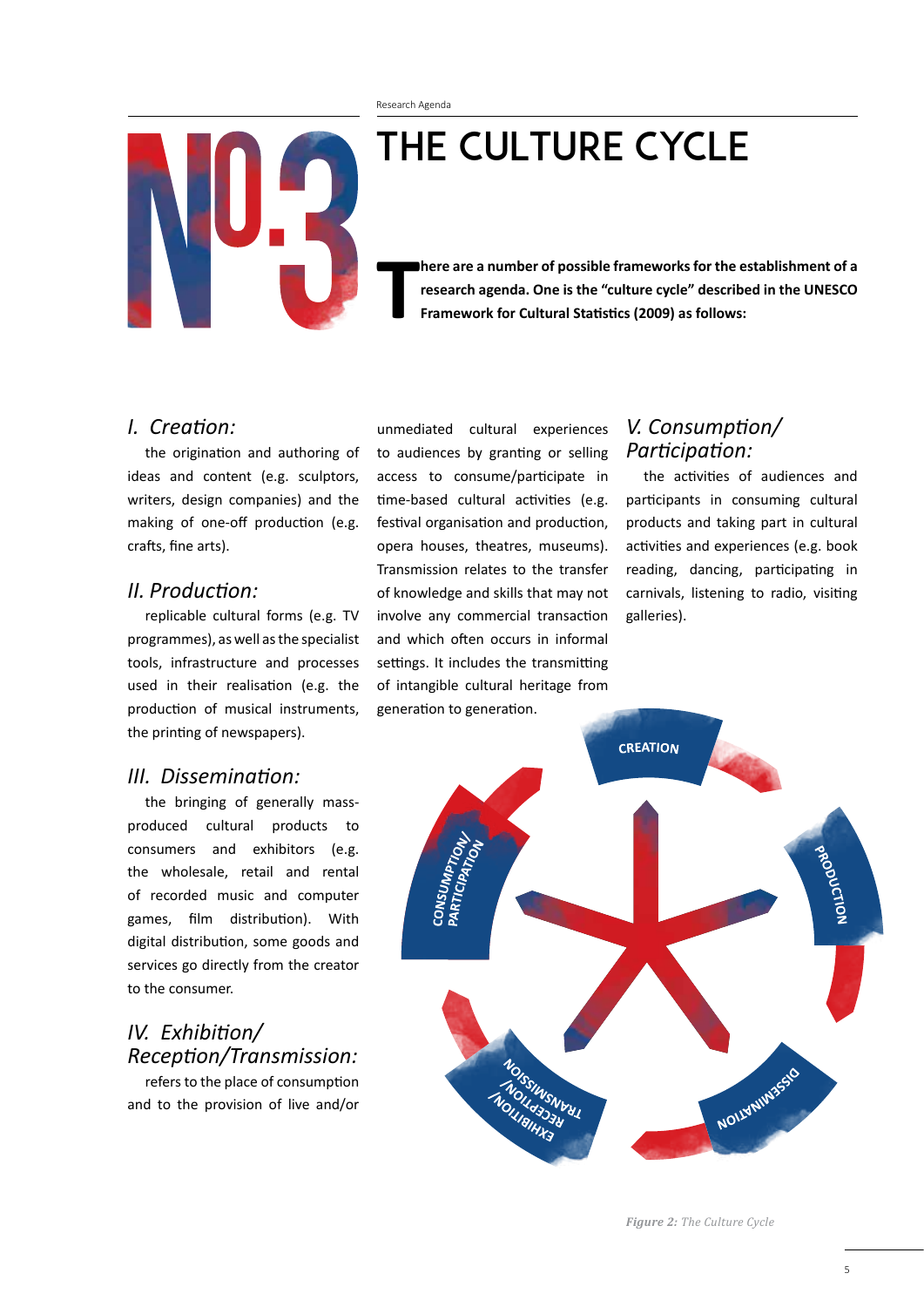# POLICY IMPERATIVES



uring the next review of the Research Agenda, it will be realigned<br>with the policy imperatives emerging from the current drafting<br>process of the White Paper. Once the White Paper drafting proces<br>has been completed, the Res **with the policy imperatives emerging from the current drafting process of the White Paper. Once the White Paper drafting process has been completed, the Research Agenda will be updated accordingly**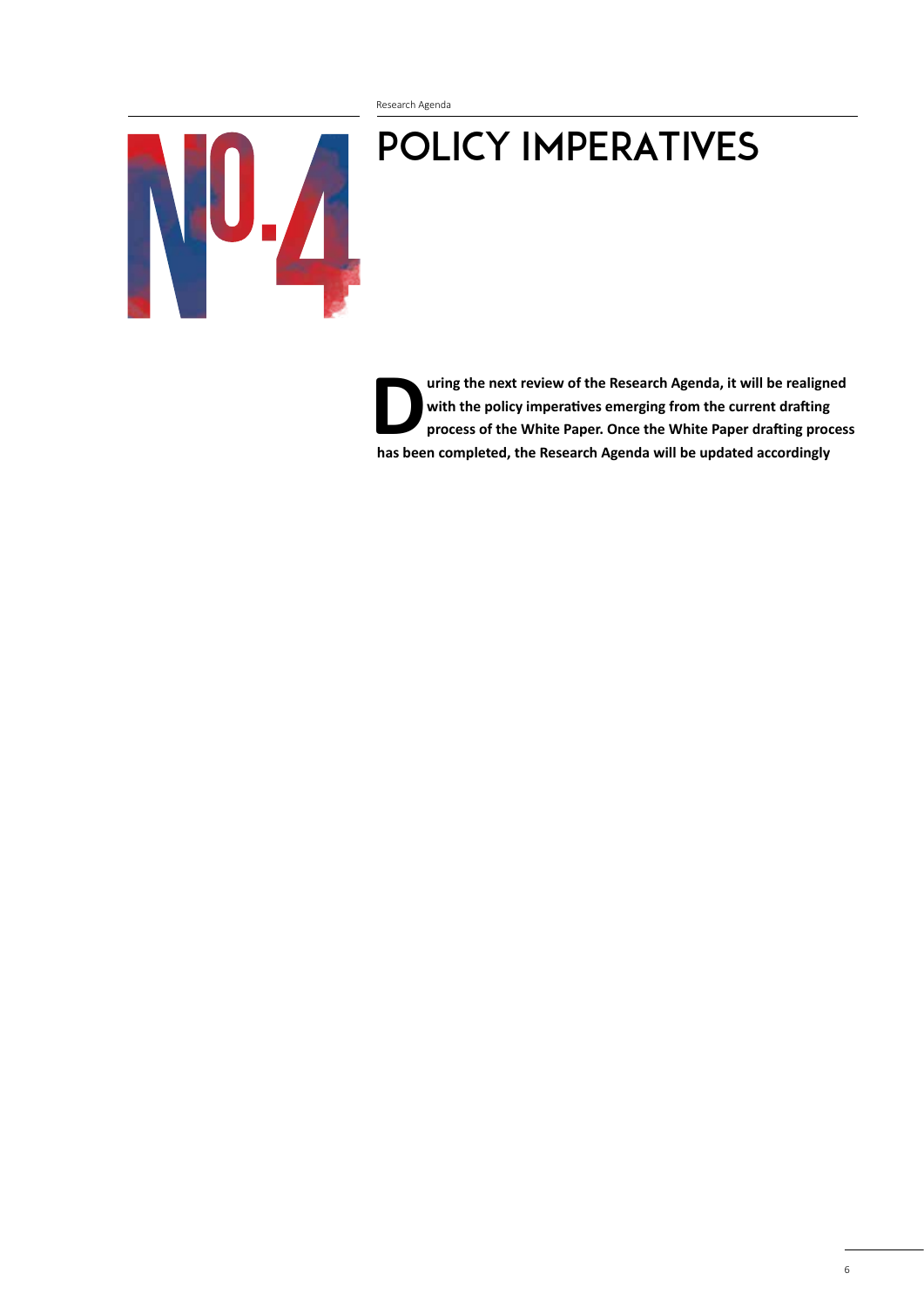# ALIGNMENT OF THE RESEARCH AGENDA AND THE DAC STRATEGIC PLAN 2015/16 – 2019/20

**T he DAC contributes to national policy agenda in a number of ways. These include general policies, such as the National Development Plan (NDP) and Industrial Policy Action Plan (IPAP), as well as specific outcomes of the Medium Term Strategic Framework (MTSF).** 

In particular, DAC leads on MTSF Outcome 14, which relates to the development of "a diverse, socially cohesive society with a common national identity". To this end, Social Cohesion Development Indicators have been developed using data from the Development Indicators Report and SA Social Attitudes Survey.

More than any other sector, Arts, Culture and Heritage (ACH) play a vital role in the development of social cohesion, giving DAC a comparative advantage in this sector. The research agenda of the Cultural Observatory needs to take this into account.

### *Other MTSF outcomes to which DAC contributes are:*

- **> Outcome 1:** Quality basic education (ACH curriculum development)
- **> Outcome 4:** Decent employment through inclusive growth (CCI growth, Mzanzi Golden Economy, labour absorbing sectors  $-$  craft & music)
- **> Outcome 5:** A skilled and capable workforce to support an inclusive growth path (skills development through bursaries and programmes to increase employment in CCI and

 Culture, Arts, Tourism, Hospitality & Sports Sectoral Education and Training Authority CATHSETA; planned establishment of the National Cultural Industries Skills Academy of South Africa (NaCISA).

**> Outcome 7:** Vibrant, equitable and sustainable rural communities contributing towards food security for all (establishment of community libraries and

 Community Arts Centres (CACs) development of CCIs in rural communities)

**> Outcome 11:** Create a better SA and contribute to a better Africa and world (Cultural diplomacy ; cultural agreements, international cooperation & African Continental Cultural Seasons; multilateral engagements with BRICS)

While contribution to all these outcomes may be beyond the initial scope of the five-year research agenda of the Cultural Observatory, they can be used as a guide to prioritise research areas, and to produce evidence-based and policy relevant research that feeds into these outcomes.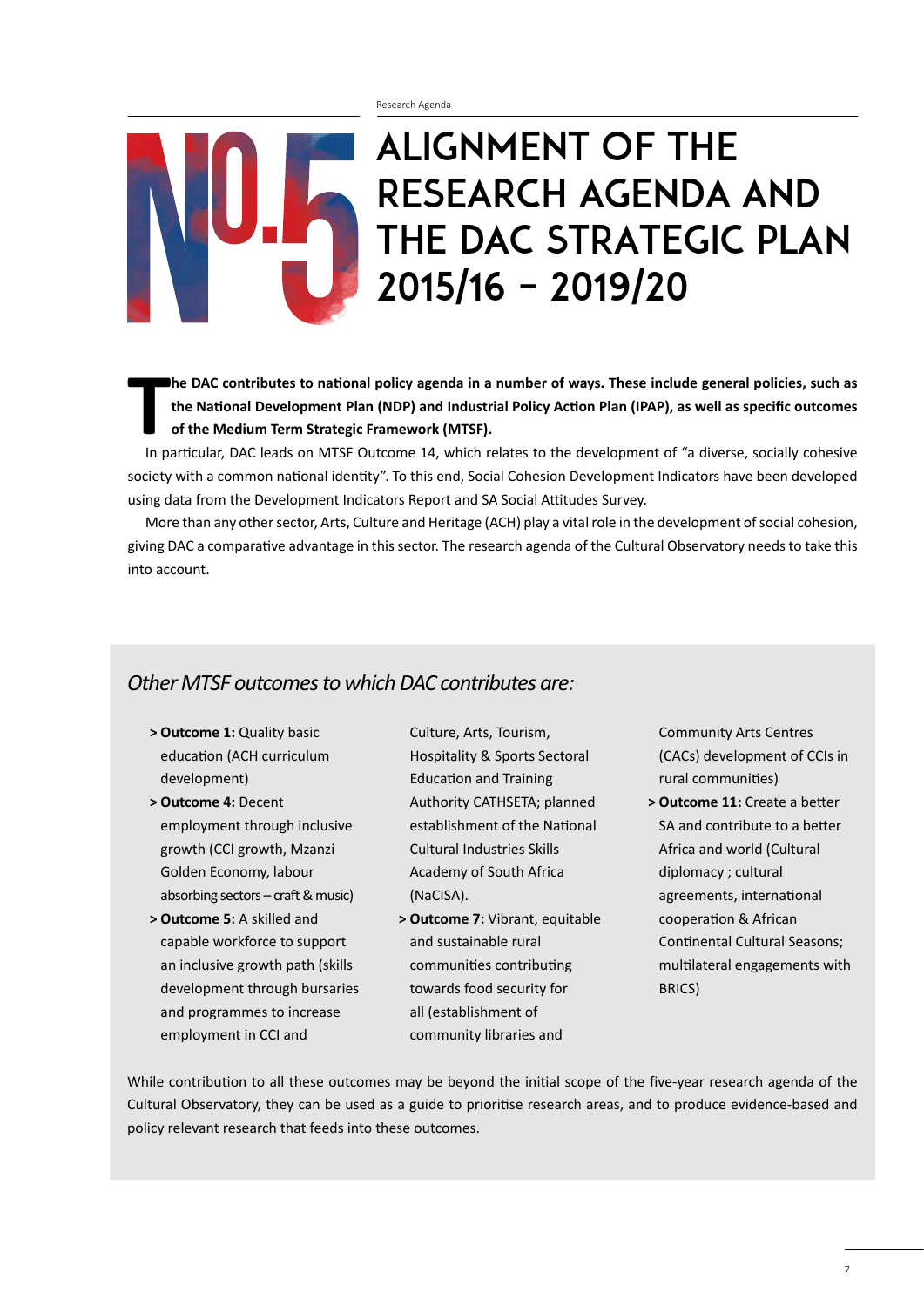# $\epsilon$ *Arts, Culture and Heritage (ACH) play a vital role in the development*

*of social cohesion*

### *The DAC Strategic Plan (2014) identified five priorities:* Sector-Specific Studies

**I. An enabling policy, legislative and regulatory environment:**

 Coherent policies that guide directional planning towards the transformation of the ACH Sector, resulting in sustainable livelihoods and social cohesion.

- **II. Inclusive economic development:**  An ACH Sector that is dynamic and efficient, and fosters inclusive growth.
- **III. Nation-building and social cohesion programmes:** The implementation of

 programmes that promote nation building and social cohesion.

- **IV. Radical economic transformation:** The alignment of policies and programmes with transformative outcomes.
- **V. Effective governance and implementation institutions:** The alignment of structures, authorities and systems with goals and objectives towards the implementation of the department's mandate.

For each priority, the DAC Strategic Plan identifies challenges and policy priorities. The table below presents some ideas for the shaping of a fiveyear research agenda for the Cultural Observatory, linking them to the MTSF outcomes that DAC contributes to, and to the priorities identified in the DAC Strategic Plan. They are also aligned with the draft Revised White Paper on Arts and Culture.

IPAP identifies certain CCI sectors as "Cluster 2" – sectors that will receive scaled-up and broadened interventions because of their labour absorption capacity, and/or because South Africa has a comparative advantage in these sectors already, which can be used to drive growth and development.

The Election Manifesto also identifies some CCI sectors for special investment. They include the craft sector (particularly important in rural development), the music sector, film, books and publishing. Within the broader research agenda, domain specific studies on such strategic sectors, across the whole culture cycle, would also be possible (and would be particularly suitable for the more focused projects of Masters and PhD students).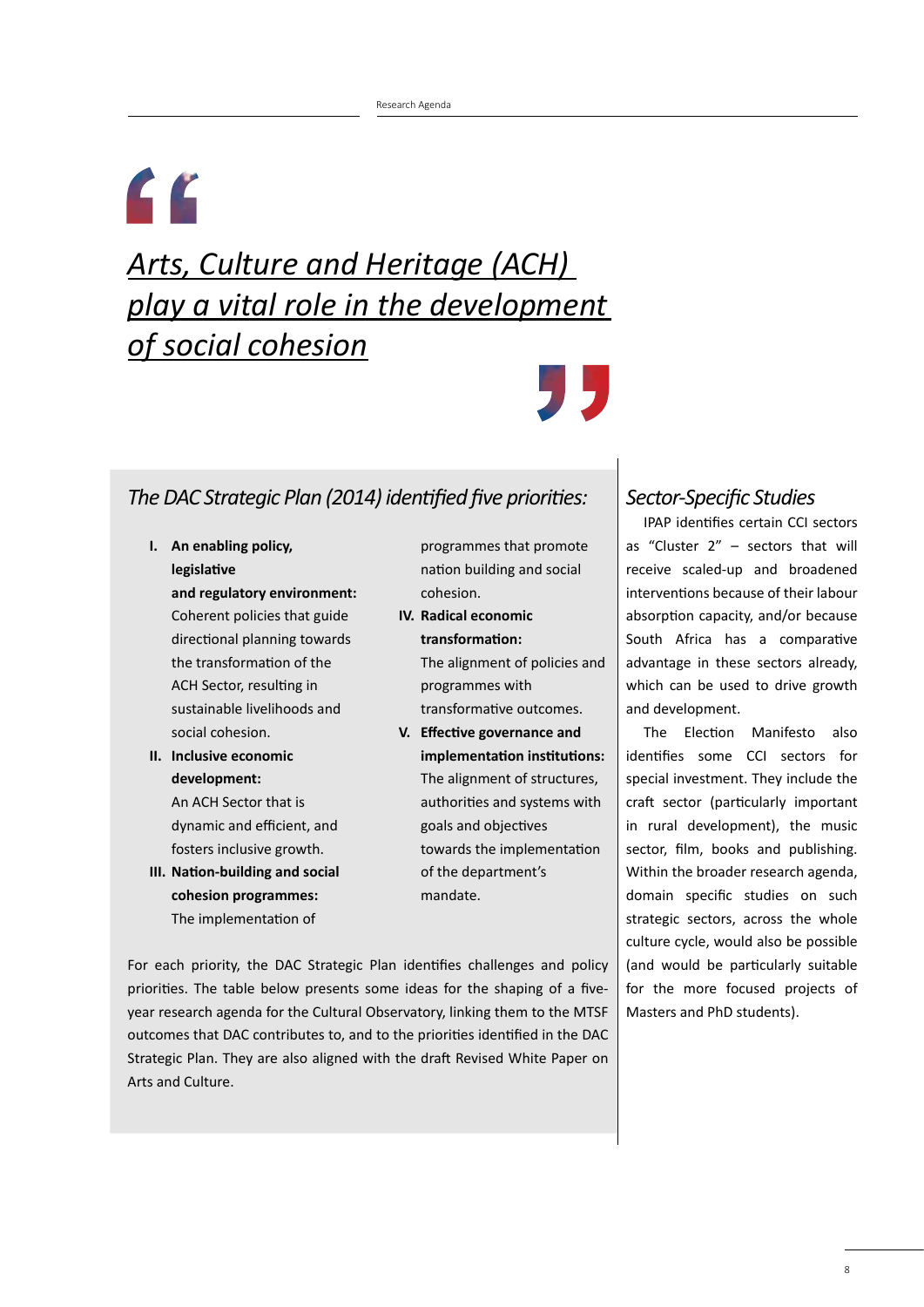

### RESEARCH AGENDA

*The table below defines the proposed Research Agenda.*

| Create an academic and<br>1.1 Comparative<br>These interventions<br>DAC Strategic plan priority 5:<br>1.<br>international analysis of<br>should create the<br>Effective governance and<br>philosophical base to inform<br><b>Cultural Observatories</b><br>the interventions of the Cultural<br>basis for high-order<br>implementation institutions<br>Observatory to ensure high-order<br>scholarship and                                                                                                                                                                                                                                                                                                                                                                                                                                                                                                                                                                                                                                                                                                                                                                                                                                                      |  |
|-----------------------------------------------------------------------------------------------------------------------------------------------------------------------------------------------------------------------------------------------------------------------------------------------------------------------------------------------------------------------------------------------------------------------------------------------------------------------------------------------------------------------------------------------------------------------------------------------------------------------------------------------------------------------------------------------------------------------------------------------------------------------------------------------------------------------------------------------------------------------------------------------------------------------------------------------------------------------------------------------------------------------------------------------------------------------------------------------------------------------------------------------------------------------------------------------------------------------------------------------------------------|--|
| 1.2 Hosting international<br>reflective capability<br>academic engagements with other<br>meta-theoretical debates<br>Cultural Observatories and the<br>which should enhance<br>about culture and creative<br>academic and research<br>subject matter.<br>industries<br>development within the<br>Develop the capability to reflect<br>1.3 Synthesize new<br>sector<br>and contribute to changing<br>approaches and trends<br>philosophical and social science<br>within the cultural and<br>discourses on the particularities<br>creative space<br>of culture, including its<br>1.4 Analyse the changing<br>measurement, past, present and<br>narratives pertaining<br>future.<br>to culture and creative<br>Ensure world-class academic and<br>industries<br>intellectual debates, and exchange<br>of ideas in these terrains.<br>Provide the South African Cultural<br>Observatory with national, African<br>and international perspectives in<br>keeping with the metaphorical<br>and applied notions of a cultural<br>observatory.<br>Identify and conceptualize<br>changing nature of cultural and<br>creative activities and enterprises<br>in globalizing environments.<br>Interact with differing concepts<br>and notions of cultural<br>observatories. |  |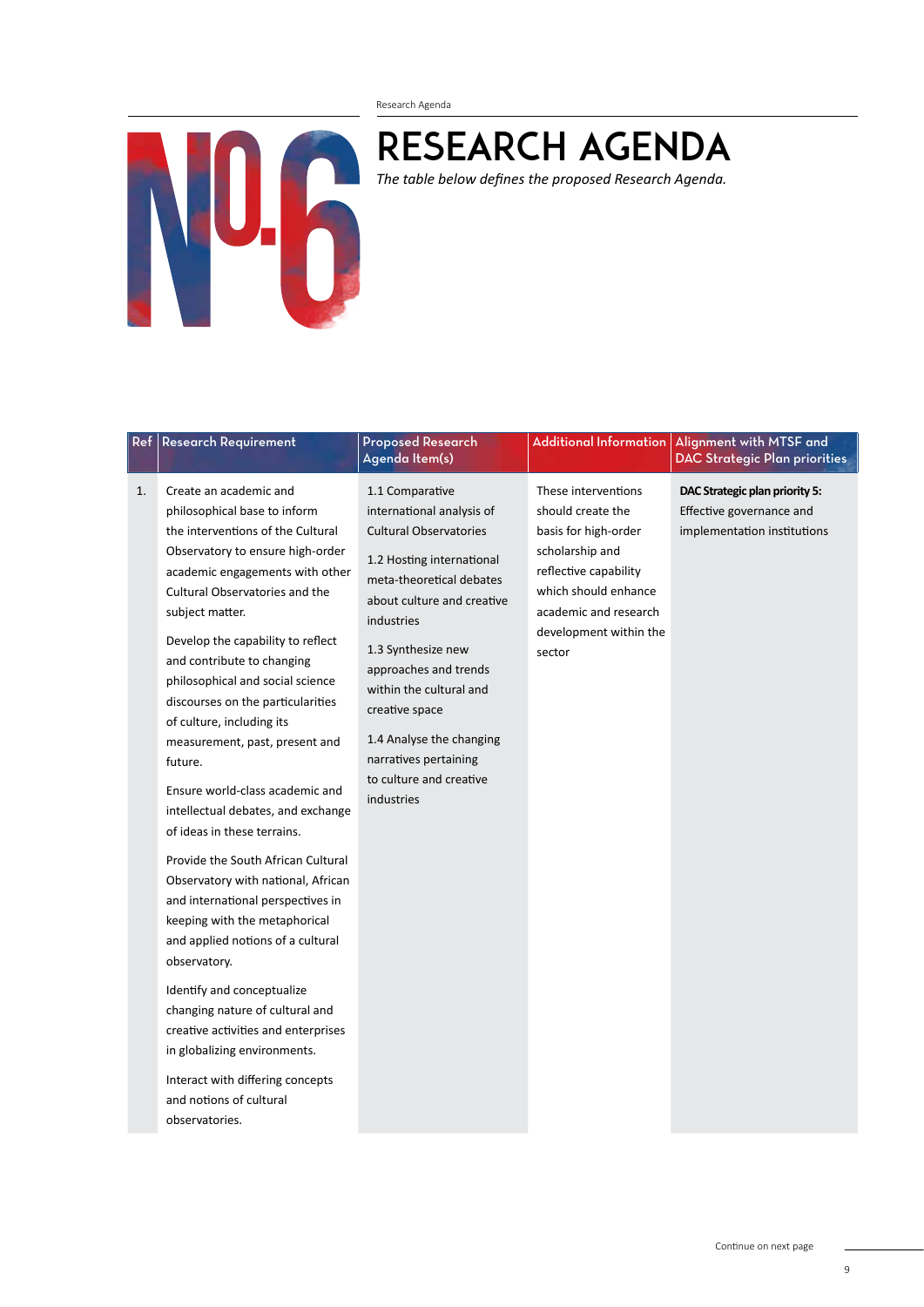sector.

|    | Ref   Research Requirement                                                                                                                                                                                                                                                                                                                                                                                                                                                                                                                                                                                                                                                     | <b>Proposed Research</b><br>Agenda Item(s)                                                                                                                                                                                                                                                                                                                                                                                                                                                                              | <b>Additional Information</b>                                                                                                                                                                                                                                                                                                                                                                                                                                          | Alignment with MTSF and<br><b>DAC Strategic Plan priorities</b>                                                                                                                                                                                                                                                                                                                                                                                                           |
|----|--------------------------------------------------------------------------------------------------------------------------------------------------------------------------------------------------------------------------------------------------------------------------------------------------------------------------------------------------------------------------------------------------------------------------------------------------------------------------------------------------------------------------------------------------------------------------------------------------------------------------------------------------------------------------------|-------------------------------------------------------------------------------------------------------------------------------------------------------------------------------------------------------------------------------------------------------------------------------------------------------------------------------------------------------------------------------------------------------------------------------------------------------------------------------------------------------------------------|------------------------------------------------------------------------------------------------------------------------------------------------------------------------------------------------------------------------------------------------------------------------------------------------------------------------------------------------------------------------------------------------------------------------------------------------------------------------|---------------------------------------------------------------------------------------------------------------------------------------------------------------------------------------------------------------------------------------------------------------------------------------------------------------------------------------------------------------------------------------------------------------------------------------------------------------------------|
| 2. | Databases are currently scattered<br>across a number of sectors, each<br>containing individual data sets in<br>different degrees of completeness<br>and applicability to the research<br>needs of the sector.<br>This essentially creates a situation<br>where the body of knowledge<br>pertaining to cultural and<br>creative research areas is highly<br>fragmented, incomplete and<br>sometimes duplicated.<br>The research requirement is<br>therefore for the development<br>of an integrated platform<br>where various databases can be<br>consolidated.                                                                                                                 | 2.1 Develop and host<br>an Interactive Culture<br>and Creative Industries<br><b>Consolidated Database</b><br>Platform.<br>2.2 Develop a consolidated<br>data base for funding<br>proposals and feedback on<br>proposals<br>2.3 Develop an integrated<br>database pertaining to<br>sources of funding and<br>technical support available<br>to the Cultural and Creative<br>Sector.<br>2.4 Research and Determine<br>best practices and standards<br>for data base management<br>in the Cultural and Creative<br>Sector. | A range of databases<br>and data sets are<br>located within the<br>public and private<br>sector, including<br>amongst others Art<br>Councils, the National<br>Lottery, the HSRC,<br>the CSIR and the<br>Department of Arts and<br>Culture, Civil Society<br>institutions and private<br>research companies.<br>The creation of<br>an integrated and<br>interactive database<br>should allow for<br>substantial stakeholder<br>inputs, engagement and<br>collaboration. | Baseline data is needed for the<br>monitoring and evaluation of all<br>interventions, particularly where<br>quantitative measures are available<br>on the contribution of the CCI as in:<br>MTSF 4: Decent employment<br>through inclusive growth (Mzanzi<br>Golden Economy & Employment<br>in the CCI);<br>DAC Strategic plan priority 2:<br>Inclusive economic development<br>DAC Strategic plan priority 5:<br>Effective governance and<br>implementation institutions |
| 3. | There appears to be limited<br>accurate data available regarding<br>the span and scope of government<br>spending within the cultural and<br>creative industry sector.<br>Furthermore it would appear that<br>cultural and creative industry<br>products are not accurately and<br>consistently classified in existing<br>product indexes which makes it<br>difficult to accurately determine<br>spending levels within the cultural<br>and creative industry.<br>The research need is therefore<br>to develop an accurate Cultural<br>and Creative product Index which<br>can in turn be used to accurately<br>determine levels of government<br>spending within this economic | 3.1 Develop a South African<br><b>Cultural and Creative</b><br>Industries Product Index<br>(SACCIP).<br>3.2 Develop a Status Report<br>on Levels of Government<br>spending in the Creative<br>and Cultural Sector utilising<br>the proposed South African<br><b>Cultural and Creative</b><br>Industries Product Index.<br>3.3 Develop Cultural Satellite<br>Accounts, based on the<br>existing South African<br><b>Framework for Cultural</b><br>Statistics.                                                            | This research<br>intervention would<br>require substantial<br>interaction and<br>collaboration with both<br>the National Treasury<br>and Stats SA.<br>The research should<br>also focus on both<br>export and import data<br>pertaining to cultural<br>and creative products<br>and services.                                                                                                                                                                          | <b>MTSF 4: Decent employment</b><br>through inclusive growth (Mzanzi<br>Golden Economy & Employment<br>in the CCI).<br>DAC Strategic plan priority 2:<br>Inclusive economic development.<br>DAC Strategic plan priority 5:<br>Effective governance and<br>implementation institutions                                                                                                                                                                                     |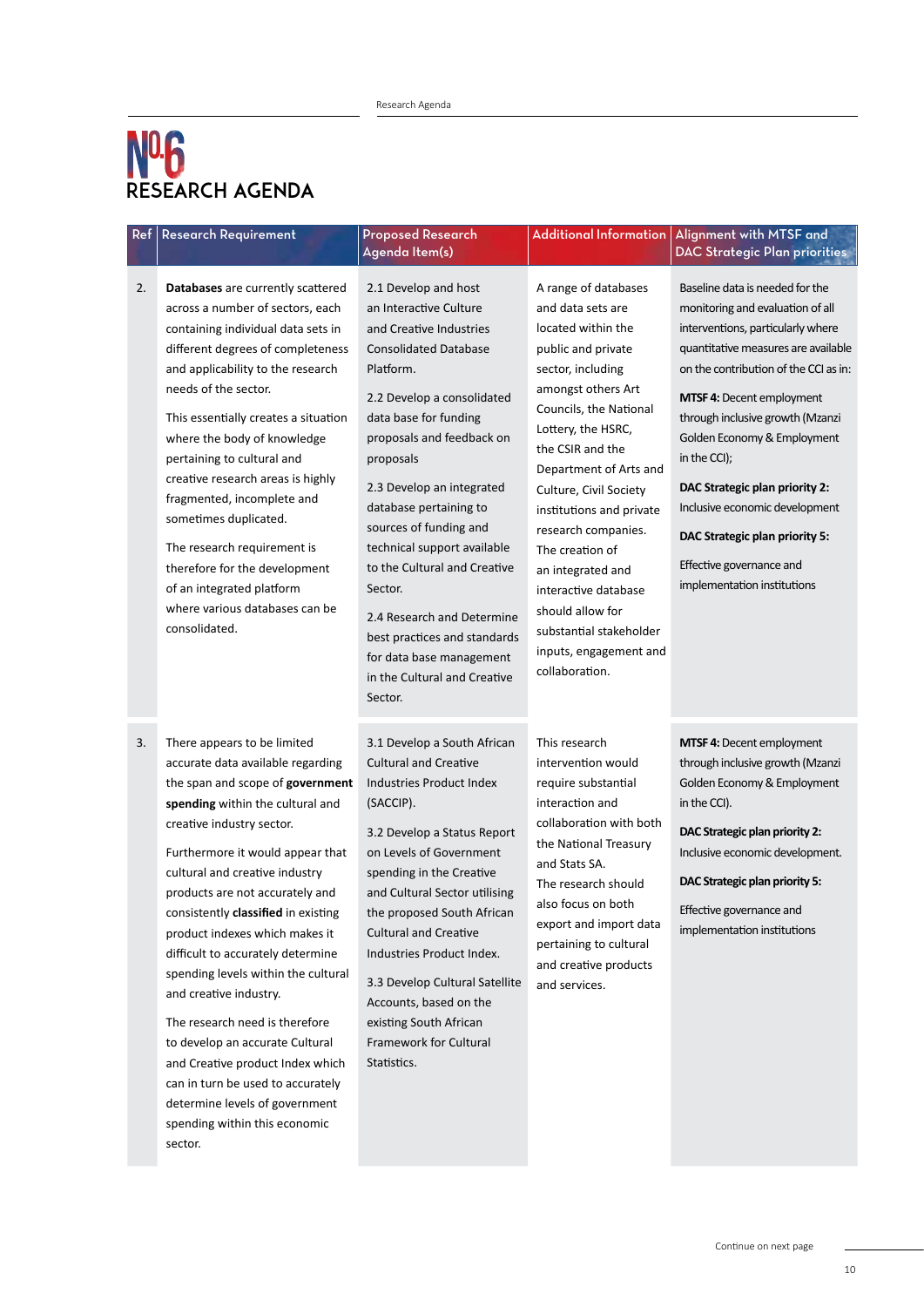| Ref | <b>Research Requirement</b>                                                                                                                                                                                                                                                                                                                                               | <b>Proposed Research</b><br>Agenda Item(s)                                                                                                                                                                                                                                                                                                                                                                                                                                                                                                                                                                                                                                                                                                                                                                                                                                                                                                                                    | <b>Additional Information</b>                                                                                                                                                                                                                                                                                                                                                                                                                                            | Alignment with MTSF and<br><b>DAC Strategic Plan priorities</b>                                                                                                                                                                                                                                                                                                                                                                                                                                                                                                                                                        |
|-----|---------------------------------------------------------------------------------------------------------------------------------------------------------------------------------------------------------------------------------------------------------------------------------------------------------------------------------------------------------------------------|-------------------------------------------------------------------------------------------------------------------------------------------------------------------------------------------------------------------------------------------------------------------------------------------------------------------------------------------------------------------------------------------------------------------------------------------------------------------------------------------------------------------------------------------------------------------------------------------------------------------------------------------------------------------------------------------------------------------------------------------------------------------------------------------------------------------------------------------------------------------------------------------------------------------------------------------------------------------------------|--------------------------------------------------------------------------------------------------------------------------------------------------------------------------------------------------------------------------------------------------------------------------------------------------------------------------------------------------------------------------------------------------------------------------------------------------------------------------|------------------------------------------------------------------------------------------------------------------------------------------------------------------------------------------------------------------------------------------------------------------------------------------------------------------------------------------------------------------------------------------------------------------------------------------------------------------------------------------------------------------------------------------------------------------------------------------------------------------------|
| 4.  | Currently limited reliable data<br>exists pertaining to the size,<br>profile, location and contribution<br>levels of both creative industries<br>and particularly creative<br>audiences.<br>As a result processes to identify<br>future opportunities for<br>sustainable development and<br>growth within the cultural and<br>creative sector are negatively<br>impacted. | 4.1 Determine the size,<br>profile, location and<br>contribution levels of<br>creative industries and<br>audiences to the cultural and<br>creative sector.<br>4.2 Determine the role<br>of cultural and creative<br>industries in countering<br>de-industrialisation within<br>the South African Spatial<br>Economy.<br>4.3 Determine the<br>role of cultural and<br>creative industries in the<br>regeneration of urban and<br>rural spaces and economies.<br>4.4 Determine the impact of<br>identity and place-making<br>in creating and enabling<br>environment for the<br>development of cultural and<br>creative industries.<br>4.5 Research the alternative<br>forms of expression and<br>entertainment in the arts<br>and what youth are doing<br>to redefine the arts and<br>culture space they occupy;<br>and determine how this is<br>fundamentally changing the<br>arts environment.<br>4.6 Determine the viability of<br>social security elements for<br>the arts | From inputs gathered<br>during engagements<br>with DAC it would<br>appear that the biggest<br>need is to obtain data<br>regarding the nature,<br>location and profile of<br>creative audiences.<br>Addressing this<br>research agenda item<br>would require the<br>development or use of<br>a number of tracking<br>tools and platforms; of<br>which some could be<br>found with the social<br>media space.<br>This might have<br>to include the<br>development of apps. | MTSF 14: Social cohesion -<br>participation in ACH is about more<br>than just consumption, since<br>it can also be used to develop<br>inter-cultural understanding which<br>is important for building social<br>cohesion.<br>MTSF 4: Decent employment<br>through inclusive growth (Mzanzi<br>Golden Economy & Employment<br>in the CCI).<br>DAC Strategic Plan priority 1:<br>An enabling policy, legislative<br>and regulatory environment:<br>Coherent policies that guide<br>directional planning towards the<br>transformation of the ACH Sector,<br>resulting in sustainable livelihoods<br>and social cohesion. |
|     |                                                                                                                                                                                                                                                                                                                                                                           |                                                                                                                                                                                                                                                                                                                                                                                                                                                                                                                                                                                                                                                                                                                                                                                                                                                                                                                                                                               |                                                                                                                                                                                                                                                                                                                                                                                                                                                                          |                                                                                                                                                                                                                                                                                                                                                                                                                                                                                                                                                                                                                        |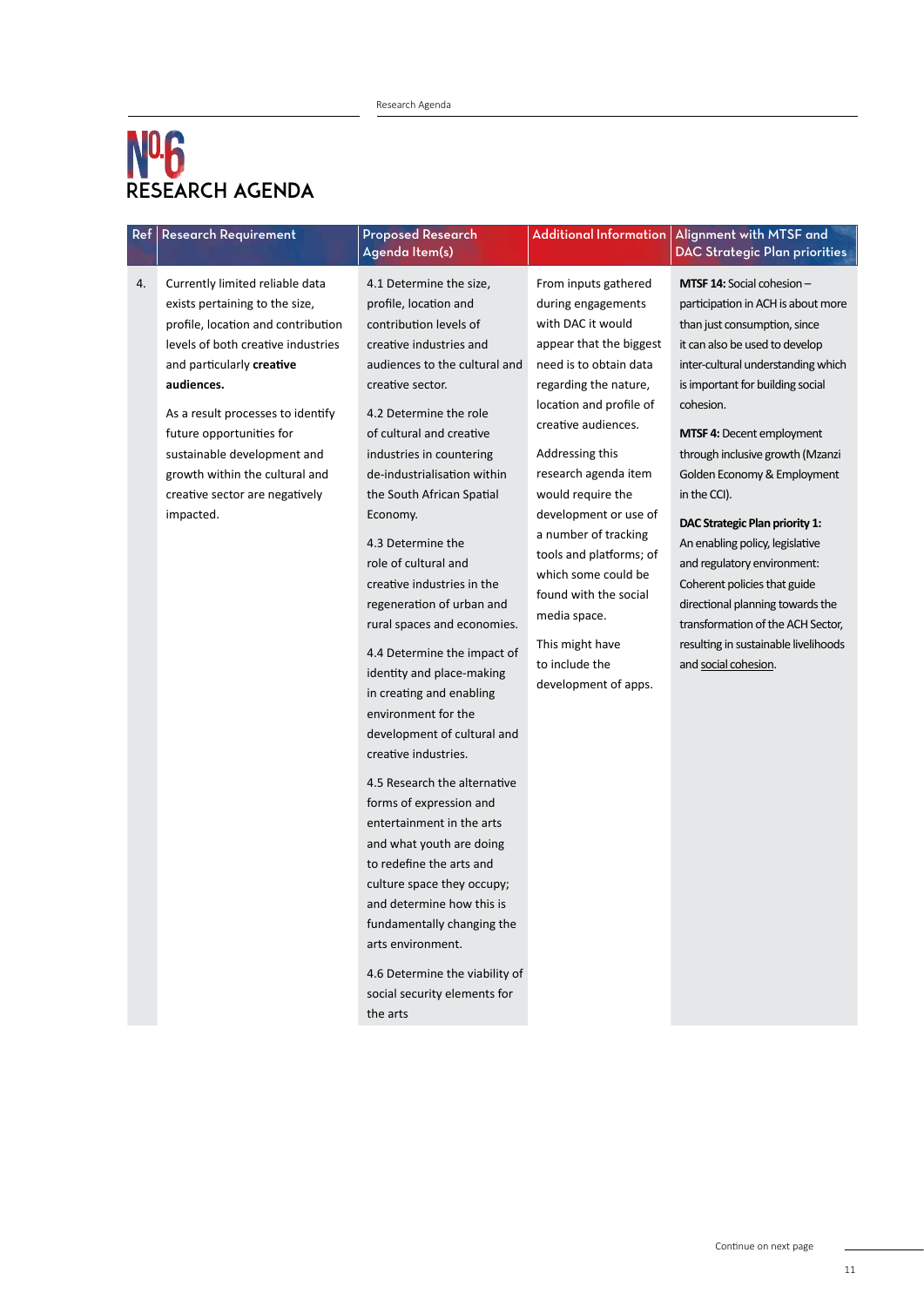| Ref | Research Requirement                                                                                                                                                                                                                                                                                                                                                                                                                                                                                                                                                                                                                                                                                                                                                                                                | <b>Proposed Research</b><br>Agenda Item(s)                                                                                                                                                                                                                                                                                                                                                                                                                                                                                                                                                                                                                                                                                                                                                                                                                                                                                                                                                                                                                                                                                                                                                                                                                                                     | <b>Additional Information</b>                                                                                                                                                                                                                                                                                                                  | Alignment with MTSF and<br><b>DAC Strategic Plan priorities</b>                                                                                                                                                                                                                                                                                                                                                                                                                                  |
|-----|---------------------------------------------------------------------------------------------------------------------------------------------------------------------------------------------------------------------------------------------------------------------------------------------------------------------------------------------------------------------------------------------------------------------------------------------------------------------------------------------------------------------------------------------------------------------------------------------------------------------------------------------------------------------------------------------------------------------------------------------------------------------------------------------------------------------|------------------------------------------------------------------------------------------------------------------------------------------------------------------------------------------------------------------------------------------------------------------------------------------------------------------------------------------------------------------------------------------------------------------------------------------------------------------------------------------------------------------------------------------------------------------------------------------------------------------------------------------------------------------------------------------------------------------------------------------------------------------------------------------------------------------------------------------------------------------------------------------------------------------------------------------------------------------------------------------------------------------------------------------------------------------------------------------------------------------------------------------------------------------------------------------------------------------------------------------------------------------------------------------------|------------------------------------------------------------------------------------------------------------------------------------------------------------------------------------------------------------------------------------------------------------------------------------------------------------------------------------------------|--------------------------------------------------------------------------------------------------------------------------------------------------------------------------------------------------------------------------------------------------------------------------------------------------------------------------------------------------------------------------------------------------------------------------------------------------------------------------------------------------|
| 5.  | Objectively determine and track<br>the economic contribution of<br>cultural and creative industries to<br>the South African Economy.<br>Determine the contribution<br>that the cultural and creative<br>economies must comply with for<br>the UNESCO Statistical Framework<br>as well as the approved South<br>African Statistical Framework.<br>This could be expanded to include<br>the development of economic<br>input-output models so that<br>economic multi-pliers can be<br>identified and their contribution<br>to the South African Economy<br>determined.<br>Develop a value-chain analysis<br>of the cultural and creative<br>industries to assist in policy<br>development, which would inform<br>the development of a clustering<br>model that would increase the<br>competitiveness of the industry. | 5.1 Determine the<br>Contribution of Creative and<br>Cultural Industries to the<br>South African Economy.<br>5.2 Develop an economic<br>input-output model (or<br>GCE model) pertaining to<br>the Cultural and Creative<br>Industry.<br>5.3 Develop a proposed<br>clustering model for the<br><b>Cultural and Creative</b><br>Industry.<br>5.4 Determine the regional,<br>continental and global<br>impact of the South African<br><b>Cultural and Creative</b><br>Industry.<br>5.5 Mapping studies of South<br><b>African Cultural and Creative</b><br>Industries.<br>5.6 Monitoring and<br><b>Evaluation of Cultural</b><br>and Creative Industries'<br>interventions funded by DAC.<br>5.7 Study to determine<br>the current and future<br>contribution towards<br>sustainable development<br>and environmental<br>sustainability in line with<br>COP21.<br>5.8 Conduct a comparative<br>study between the formal<br>and informal elements of<br>the South African Cultural<br>and Creative Industries and<br>determine the policy and<br>implementation implications<br>for the various sectors.<br>5.9 Determine how art<br>works and creative outputs<br>generate monetary value<br>5.10 Determine the viability<br>of professionalising the<br><b>Cultural and Creative</b><br>Industry | A key success factor<br>would be strong<br>cooperation and<br>linkages with the<br>National Treasury and<br>Stats SA.<br>The use of GIS to plot<br>data would be an<br>essential value-added<br>aspect.<br><b>Builds on CCI Mapping</b><br>Study already<br>completed. Data<br>gathered could be<br>added to and used to<br>identify clusters. | DAC Strategic Plan 2: Inclusive<br>economic development: An ACH<br>Sector that is dynamic and efficient,<br>and fosters inclusive growth.<br><b>MTSF 4: Decent employment</b><br>through inclusive growth (CCI<br>growth; Mzanzi Golden Economy;<br>labour-absorbing sectors).<br><b>MTSF 5:</b> A skilled and capable<br>workforce to support an inclusive<br>growth path.<br>MTSF 7: Vibrant, equitable and<br>sustainable rural communities<br>contributing towards food security<br>for all. |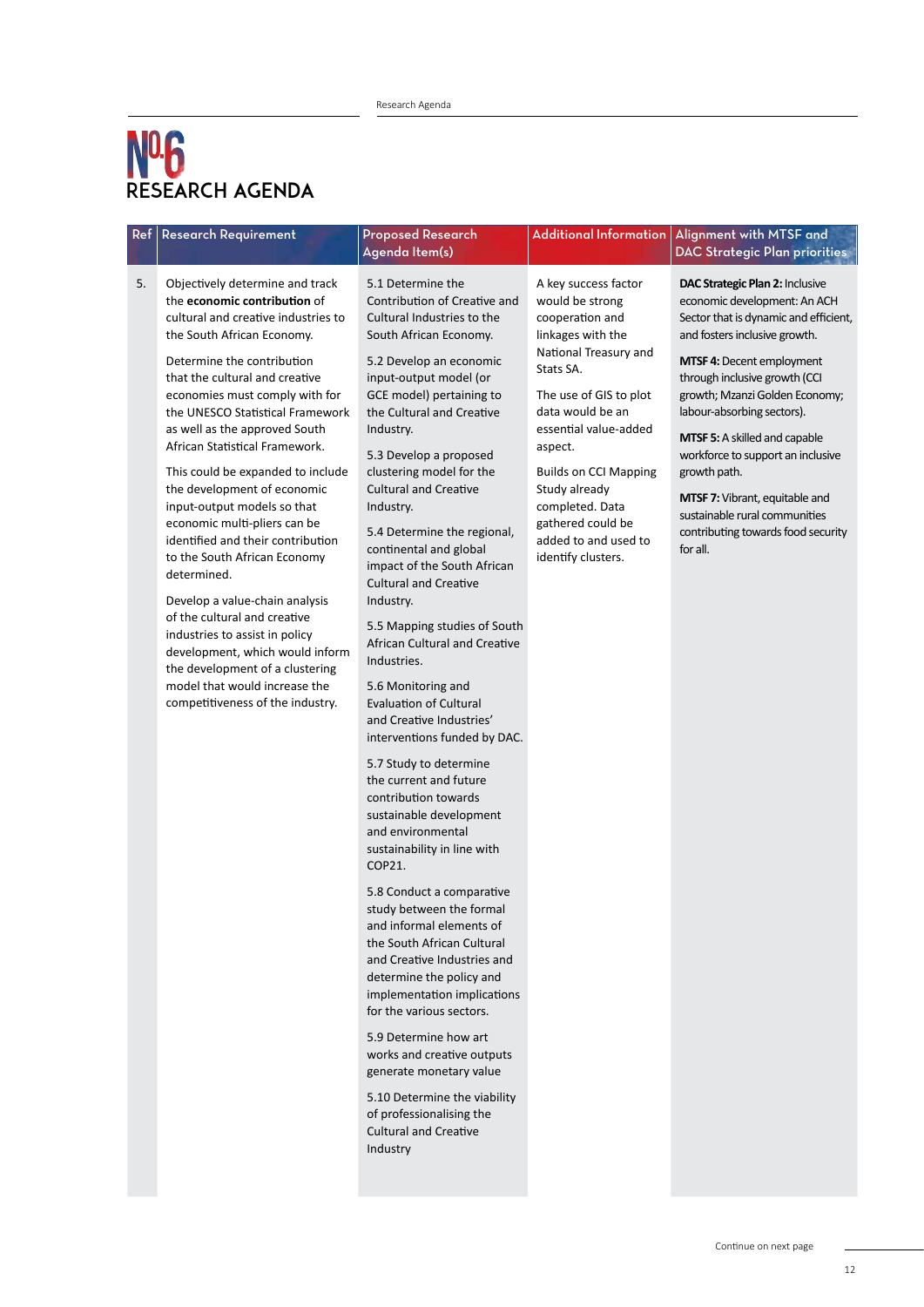| Ref I | <b>Research Requirement</b>                                                                                                                                                                                                                                                                                                                                                                                                                                                                                         | <b>Proposed Research</b><br>Agenda Item(s)                                                                                                                                                                                                                                                                                                                                                                       | <b>Additional Information</b>                                                                                                                                                          | Alignment with MTSF and<br><b>DAC Strategic Plan priorities</b>                                                                                                                                                                                                                                                                                                                                                                                                                                                                                                                                                                                                                                                                                                                                              |
|-------|---------------------------------------------------------------------------------------------------------------------------------------------------------------------------------------------------------------------------------------------------------------------------------------------------------------------------------------------------------------------------------------------------------------------------------------------------------------------------------------------------------------------|------------------------------------------------------------------------------------------------------------------------------------------------------------------------------------------------------------------------------------------------------------------------------------------------------------------------------------------------------------------------------------------------------------------|----------------------------------------------------------------------------------------------------------------------------------------------------------------------------------------|--------------------------------------------------------------------------------------------------------------------------------------------------------------------------------------------------------------------------------------------------------------------------------------------------------------------------------------------------------------------------------------------------------------------------------------------------------------------------------------------------------------------------------------------------------------------------------------------------------------------------------------------------------------------------------------------------------------------------------------------------------------------------------------------------------------|
| 6.    | Determine the role, nature<br>and impact of innovation and<br>disruptive technologies in<br>advancing the development of the<br>South African Creative and Cultural<br>Industry.                                                                                                                                                                                                                                                                                                                                    | 6.1 Determine the role of<br>innovation in advancing the<br>development of the South<br>African Creative and Cultural<br>Industry.                                                                                                                                                                                                                                                                               |                                                                                                                                                                                        | <b>MTSF 1: Quality basic education</b><br>(ACH curriculum development).<br>DAC Strategic Plan 2: Inclusive<br>economic development: An ACH<br>Sector that is dynamic and efficient,<br>and fosters inclusive growth.                                                                                                                                                                                                                                                                                                                                                                                                                                                                                                                                                                                         |
| 7.    | Very limited data is available<br>regarding the value of Intellectual<br>Property of the Cultural and<br>Creative Industry for both policy<br>and implementation purposes.<br>The need is therefore to<br>determine the value of Intellectual<br>Property within the Cultural<br>and Creative Economy and to<br>present a framework for ensuring<br>the effective and efficient<br>management and protection of<br>Intellectual Property in line with<br>the policy imperatives of the South<br>African government. | 7.1 Determine the value of<br>Intellectual Property in the<br>South African Economy.<br>7.2 Develop a strategic<br>and Policy Framework for<br>protecting and expanding<br>the value of Intellectual<br>Property within the South<br>African Cultural and Creative<br>Industry.<br>7.3 Determine best practice<br>for managing Intellectual<br>Property Rights within<br>the context of Developing<br>Countries. | These interventions<br>must also focus on<br>bi- and multi-lateral<br>agreements that<br>exist pertaining to<br>Intellectual Property<br>within the Cultural and<br>Creative Industry. | MTSF 1: Quality basic education<br>(ACH curriculum development)<br><b>MTSF 11: Create a better SA</b><br>and contribute to a better Africa<br>and world (Cultural diplomacy;<br>cultural agreements, international<br>cooperation; multilateral<br>engagements with BRICS)<br>DAC Strategic Plan 2: Inclusive<br>economic development: An ACH<br>Sector that is dynamic and efficient,<br>and fosters inclusive growth.<br>DAC Strategic Plan 4: Radical<br>economic transformation:<br>The alignment of policies and<br>programmes with transformative<br>outcomes.<br>DAC Strategic Plan 5: Effective<br>governance and implementation<br>institutions: The alignment of<br>structures, authorities and systems<br>with goals and objectives towards<br>the implementation of the<br>Department's mandate. |
| 8.    | Data is required to determine the<br>current and potential impact of<br>cultural and creative education on<br>learners and economic growth and<br>competitiveness.                                                                                                                                                                                                                                                                                                                                                  | 8.1 Determine the<br>impact of cultural and<br>creative education on<br>learners and determine<br>its potential contribution<br>towards increasing the<br>competitiveness of the South<br>African economy.                                                                                                                                                                                                       | A case study to<br>consider in this regard<br>pertains to the impact<br>of design education<br>of the increased<br>competitiveness of the<br>Indian economy.                           | <b>MTSF 1: Quality basic education</b><br>(ACH curriculum development).<br>MTSF 5: A skilled and capable<br>workforce to support an inclusive<br>growth path.                                                                                                                                                                                                                                                                                                                                                                                                                                                                                                                                                                                                                                                |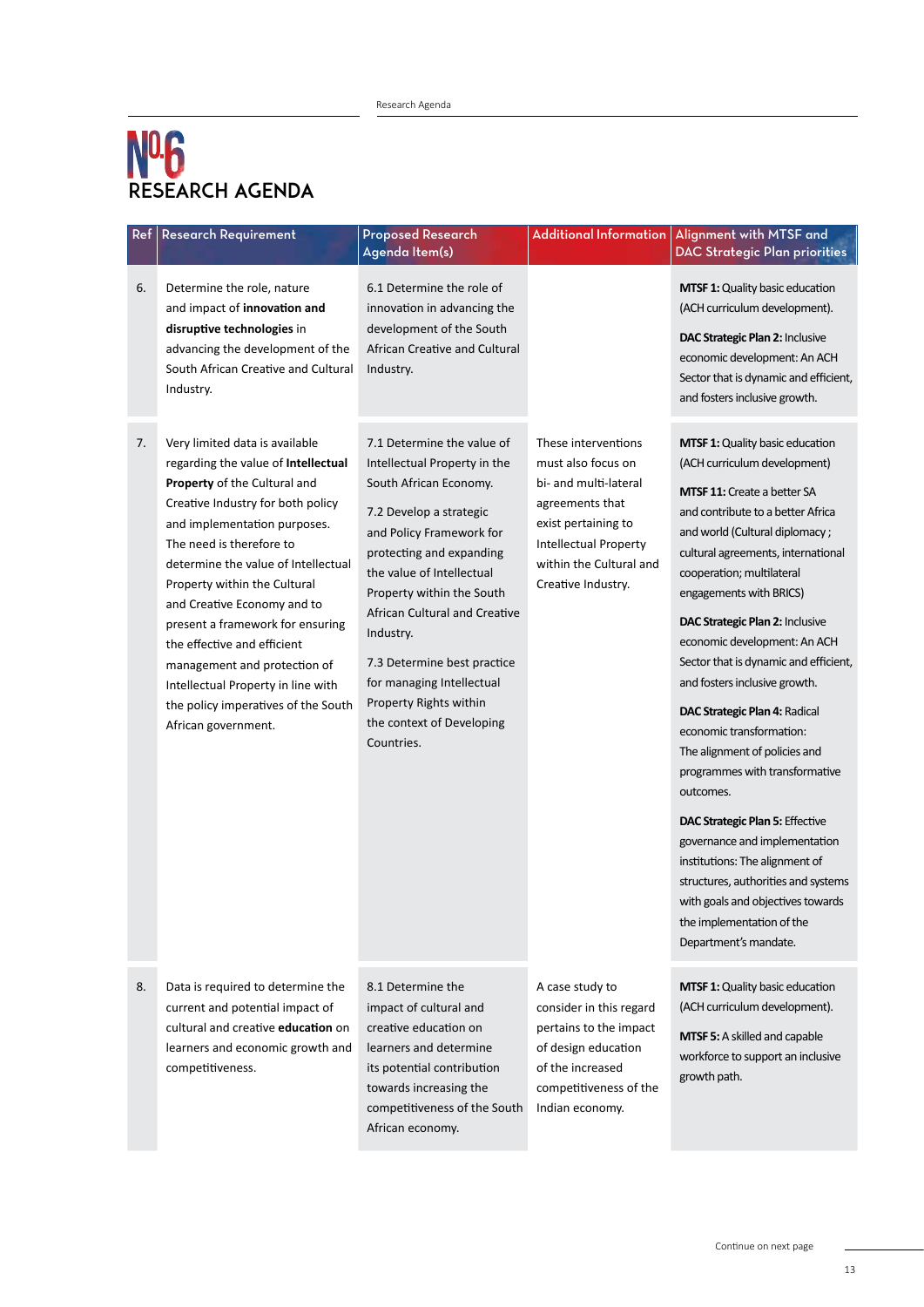### N<sup>0.6</sup> RESEARCH AGENDA

|     | Ref   Research Requirement                                                                                                                                                                                                                                                                                                                                                                                                                                                                                                                                                                                                         | <b>Proposed Research</b><br>Agenda Item(s)                                                                                                                                                                                                                                                                                                                           |                                                                                                                                                                                                                                                                                                                                                                                                                              | Additional Information   Alignment with MTSF and<br><b>DAC Strategic Plan priorities</b>                                                                                                                                                                                                                                                                                                                                                                                                                                                                                       |
|-----|------------------------------------------------------------------------------------------------------------------------------------------------------------------------------------------------------------------------------------------------------------------------------------------------------------------------------------------------------------------------------------------------------------------------------------------------------------------------------------------------------------------------------------------------------------------------------------------------------------------------------------|----------------------------------------------------------------------------------------------------------------------------------------------------------------------------------------------------------------------------------------------------------------------------------------------------------------------------------------------------------------------|------------------------------------------------------------------------------------------------------------------------------------------------------------------------------------------------------------------------------------------------------------------------------------------------------------------------------------------------------------------------------------------------------------------------------|--------------------------------------------------------------------------------------------------------------------------------------------------------------------------------------------------------------------------------------------------------------------------------------------------------------------------------------------------------------------------------------------------------------------------------------------------------------------------------------------------------------------------------------------------------------------------------|
| 9.  | Currently social cohesion as an<br>outcome of the Medium Terms<br>Strategic Framework (MTSF) is<br>being measured by 88 indicators<br>across 13 National Departments.<br>This makes the integration of<br>data and communication to<br>decision-makers very difficult<br>which in turn reduces the ability<br>to make informed strategic, policy,<br>legislative and implementation<br>decisions.                                                                                                                                                                                                                                  | 9.1 Develop a Social<br><b>Cohesion Statistical Index</b><br>9.2 Determine the degree<br>of cultural diversity in<br>South Africa, as set out<br>in the UNESCO guidelines<br>(Technical Paper 6, 2011)<br>for the measurement of<br>the "diversity of cultural<br>expressions"<br>9.3 Research requirements<br>for deracialising the cultural<br>and creative space. | Close collaboration<br>with all 13 National<br>Departments is<br>required to ensure<br>optimal integration.<br>Mechanisms must<br>also be developed to<br>include data captured<br>at a Provincial and Local<br>Government level.<br>The proposed Social<br><b>Cohesion Statistical</b><br>Index should also be<br>able to integrate with<br>GIS platform so that<br>data can be presented<br>from a spatial<br>perspective. | <b>MTSF 14: Social Cohesion</b><br><b>MTSF 11: Create a better SA and</b><br>contribute to a better Africa and<br>world.<br>DAC Strategic Plan 1: An<br>enabling policy, legislative<br>and regulatory environment:<br>Coherent policies that guide<br>directional planning towards<br>the transformation of the ACH<br>Sector, resulting in sustainable<br>livelihoods and social cohesion.<br><b>DAC Strategic Plan 3:</b><br>Nation building and social<br>cohesion programmes: The<br>implementation of programmes<br>that promote nation building<br>and social cohesion. |
| 10. | South Africa is a signatory to<br>an international agreement<br>which requires it to develop a<br>response that would increase the<br>collaboration of libraries on the<br>African continent.<br>This entails the development of<br>an African Union (AU) Library<br>Integration Protocol and proposed<br>implementation framework based<br>on a detailed assessment of the<br>state of relevant libraries in Africa;<br>the degree of legislative, policy<br>and systems compatibility across<br>the continent. A strategic, policy<br>and operational framework would<br>be required to operationalise the<br>proposed protocol. | 10.1 Develop a proposed AU<br>Library Integration Protocol<br>10.2 Develop an AU Library<br>status Report and supporting<br>Policy and Implementation<br>Framework pertaining to<br>achieving continental library<br>integration and cooperation.                                                                                                                    | Close collaboration<br>with the International<br>Federation of Library<br>Associations and the<br>African Union will be<br>required as well as<br>relevant AU member<br>states.                                                                                                                                                                                                                                              | <b>MTSF 11: Create a better SA</b><br>and contribute to a better Africa<br>and world (Cultural diplomacy;<br>cultural agreements, international<br>cooperation; multilateral<br>engagements with BRICS).<br>DAC Strategic Plan 5: Effective<br>governance and implementation<br>institutions: the alignment of<br>structures, authorities and systems<br>with goals and objectives towards<br>the implementation of the<br>department's mandate.                                                                                                                               |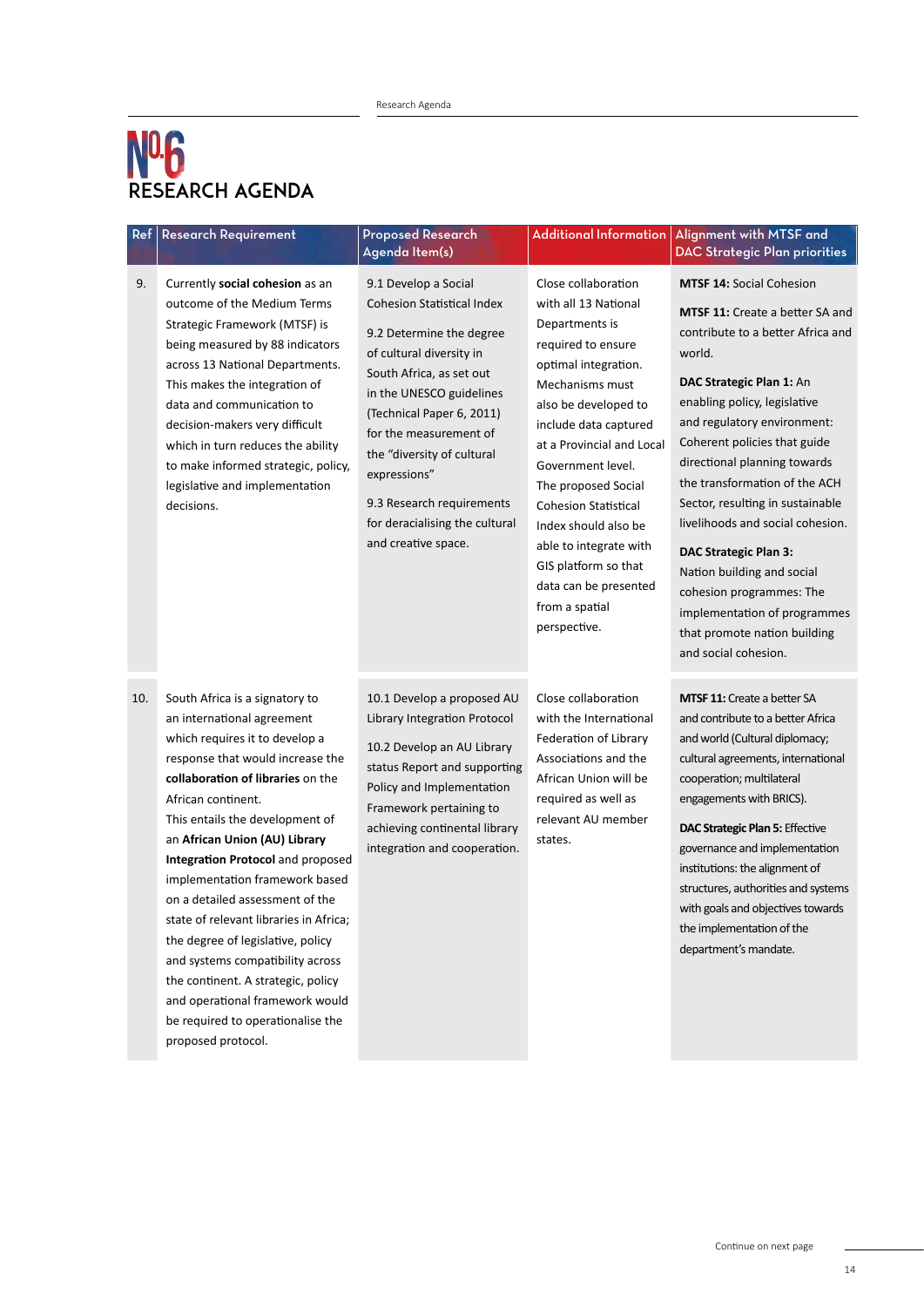| Ref | <b>Research Requirement</b>                                                                                                                                                                                                                                                                                                                                                                                            | <b>Proposed Research</b><br>Agenda Item(s)                                                                                                                                                                                                                                                                              | <b>Additional Information</b>                                                                                                                                                                         | Alignment with MTSF and<br><b>DAC Strategic Plan priorities</b>                                                                                                                                                                                                                                                                                                                                                                                               |                                                                                                                                                                                                                                                                                                                                                                                                                                               |
|-----|------------------------------------------------------------------------------------------------------------------------------------------------------------------------------------------------------------------------------------------------------------------------------------------------------------------------------------------------------------------------------------------------------------------------|-------------------------------------------------------------------------------------------------------------------------------------------------------------------------------------------------------------------------------------------------------------------------------------------------------------------------|-------------------------------------------------------------------------------------------------------------------------------------------------------------------------------------------------------|---------------------------------------------------------------------------------------------------------------------------------------------------------------------------------------------------------------------------------------------------------------------------------------------------------------------------------------------------------------------------------------------------------------------------------------------------------------|-----------------------------------------------------------------------------------------------------------------------------------------------------------------------------------------------------------------------------------------------------------------------------------------------------------------------------------------------------------------------------------------------------------------------------------------------|
| 11. | Currently a number of highly<br>significant cultural and historical<br>artefacts pertaining to South<br>African history are located abroad<br>under the custodianship of a<br>number of heritage and historical<br>institutions.<br>The requirement is to catalogue<br>all these artefacts and engage<br>through bi- and multi-lateral<br>agreements and institutions to<br>return these artefacts to South<br>Africa. | 11.1 Develop a catalogue of<br>significant artefacts which<br>should be returned to South<br>Africa.                                                                                                                                                                                                                    |                                                                                                                                                                                                       |                                                                                                                                                                                                                                                                                                                                                                                                                                                               | <b>MTSF 11:</b> Create a better SA<br>and contribute to a better Africa<br>and world. (Cultural diplomacy;<br>cultural agreements, international<br>cooperation; multilateral<br>engagements with BRICS).<br>DAC Strategic Plan 5: Effective<br>governance and implementation<br>institutions: Alignment of<br>structures, authorities and systems<br>with goals and objectives towards<br>the implementation of the<br>department's mandate. |
| 12. | Ensure alignment in policy and<br>strategy across the cultural and<br>creative sector.<br>In order to track and ensure the<br>implementation international<br>agreements (both bi- and<br>multi-lateral) and protocols in an<br>effective and efficient manner,<br>a consolidated repository of all<br>relevant strategic, policy and<br>protocols is required.                                                        | 12.1 Develop and maintain<br>a digitised and hard copy<br>repository of all relevant<br>international agreements,<br>protocols and policy<br>documents.<br>12.2 Conduct a policy review<br>with the purpose of ensuring<br>optimal policy and strategic<br>alignment.                                                   |                                                                                                                                                                                                       | <b>MTSF 11: Create a better SA</b><br>and contribute to a better<br>Africa and world (Cultural<br>diplomacy; cultural agreements,<br>international cooperation;<br>multilateral engagements with<br>BRICS).<br><b>DAC Strategic Plan 5:</b><br>Effective governance and<br>implementation institutions:<br>The alignment of structures,<br>authorities and systems with<br>goals and objectives towards<br>the implementation of the<br>department's mandate. |                                                                                                                                                                                                                                                                                                                                                                                                                                               |
| 13. | Data and knowledge associated<br>with Living Human Treasures<br>(LHT) is under threat of not being<br>secured for future generations.<br>The requirement is therefore to<br>identify such data and knowledge<br>sources in order to define and<br>operationalise relevant domains,<br>representative lists and identify<br>LHT under threat of disappearing.                                                           | 13.2 Develop and populate a<br><b>Consolidated National Living</b><br>Human Treasure Database.<br>13.3 Develop methods<br>and platforms that would<br>allow communities, civil<br>society and all spheres of<br>government to identify<br>potential LHT that could be<br>considered for inclusion onto<br>the database. | In addition to the<br>development and<br>population of the<br>database, mechanisms<br>should be put in place<br>to ensure that inputs<br>are captured and<br>stored for use by future<br>generations. | <b>MTSF 11:</b> Create a better SA<br>and contribute to a better Africa<br>and world (Cultural diplomacy;<br>cultural agreements, international<br>cooperation; multilateral<br>engagements with BRICS).<br>DAC Strategic Plan 5: Effective<br>governance and implementation<br>institutions: The alignment of<br>structures, authorities and systems<br>with goals and objectives towards<br>the implementation of the<br>department's mandate.              |                                                                                                                                                                                                                                                                                                                                                                                                                                               |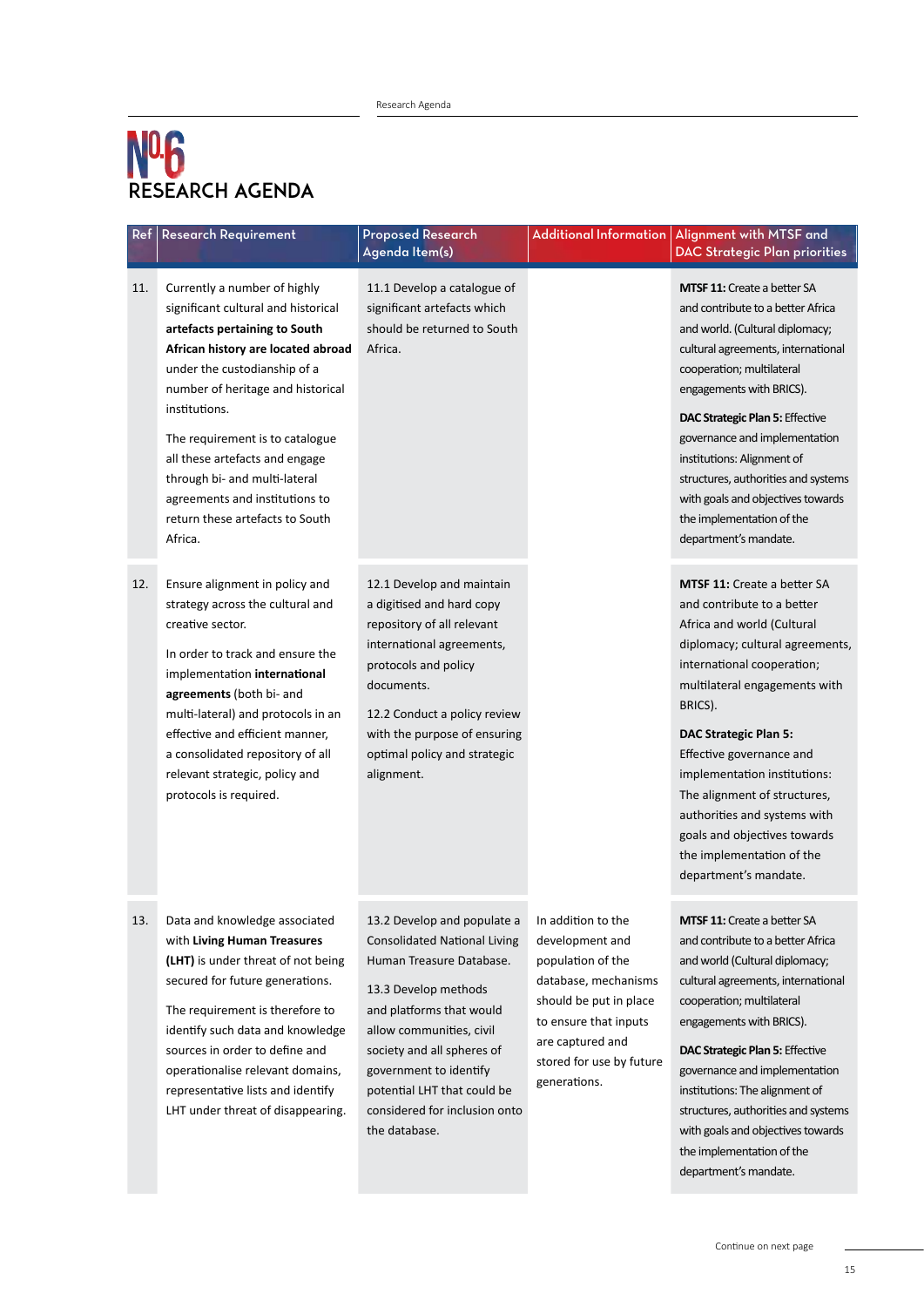| Ref | <b>Research Requirement</b>                                                                                                                                                                                                                                                     | <b>Proposed Research</b><br>Agenda Item(s)                                                                                                                                                                                                                                                                                                                                                                                                                                            | <b>Additional Information</b>                                                                                                                                                                                                                                                                                                                                                                                                                                                                                                                                                                                                                                                                     | Alignment with MTSF and<br><b>DAC Strategic Plan priorities</b>                                                                                                                                                                                                                                                                                                                                                                                                           |
|-----|---------------------------------------------------------------------------------------------------------------------------------------------------------------------------------------------------------------------------------------------------------------------------------|---------------------------------------------------------------------------------------------------------------------------------------------------------------------------------------------------------------------------------------------------------------------------------------------------------------------------------------------------------------------------------------------------------------------------------------------------------------------------------------|---------------------------------------------------------------------------------------------------------------------------------------------------------------------------------------------------------------------------------------------------------------------------------------------------------------------------------------------------------------------------------------------------------------------------------------------------------------------------------------------------------------------------------------------------------------------------------------------------------------------------------------------------------------------------------------------------|---------------------------------------------------------------------------------------------------------------------------------------------------------------------------------------------------------------------------------------------------------------------------------------------------------------------------------------------------------------------------------------------------------------------------------------------------------------------------|
| 14. | In order to develop focused high-<br>impact international engagements<br>with multi- and bi-lateral partners<br>a detailed analysis of relevant<br>trends and potential growth and<br>collaboration points within the<br>cultural and creative industry has<br>to be developed. | 14.1 Develop Cultural and<br>Creative Industry Country<br><b>Briefings to inform Cultural</b><br>Diplomacy efforts aimed<br>at accelerating economic<br>development.                                                                                                                                                                                                                                                                                                                  |                                                                                                                                                                                                                                                                                                                                                                                                                                                                                                                                                                                                                                                                                                   | <b>MTSF 11: Create a better SA</b><br>and contribute to a better Africa<br>and world (Cultural diplomacy;<br>cultural agreements, international<br>cooperation; multilateral<br>engagements with BRICS).<br>DAC Strategic Plan 1: An enabling<br>policy, legislative and regulatory<br>environment: Coherent policies<br>that guide directional planning<br>towards the transformation of the<br>ACH Sector, resulting in sustainable<br>livelihoods and social cohesion. |
| 15. | <b>CCI labour markets (employment,</b><br>training & skills, earnings,<br>transformation).                                                                                                                                                                                      | 15.1 Define the scope and<br>size of the labour market in<br>the creative industries.<br>15.2 Develop a skills profile<br>and development framework<br>within the cultural and<br>creative industries.<br>15.3 Determine<br>empowerment and<br>transformation levels within<br>the cultural and creative<br>industries.<br>15.4 Determine existing<br>levels of current policies,<br>and institutional levels of<br>government support to<br>the creative and cultural<br>industries. | The works of and<br>research methods<br>employed by Higgs and<br><b>Cummings (Creative</b><br>Trident) should also be<br>considered particularly<br>regarding the location<br>of creatives and related<br>industries within the<br>spatial economy of<br>South Africa.<br>The creative trident<br>classifies creative<br>workers into three<br>categories: specialist<br>workers; those<br>employed in core<br>creative occupations<br>within creative<br>industries; support<br>workers: those<br>employed in other<br>occupations within the<br>creative industries; and<br>embedded workers:<br>those employed in core<br>creative occupations<br>within other industries<br>(Throsby, 2008)]. | MTSF 4: Decent employment<br>through inclusive growth<br>(Mzanzi Golden Economy &<br>Employment in the CCI).<br><b>DAC Strategic Plan priority 1:</b><br>An enabling policy, legislative<br>and regulatory environment:<br>Coherent policies that guide<br>directional planning towards<br>the transformation of the ACH<br>Sector, resulting in sustainable<br>livelihoods and social cohesion.                                                                          |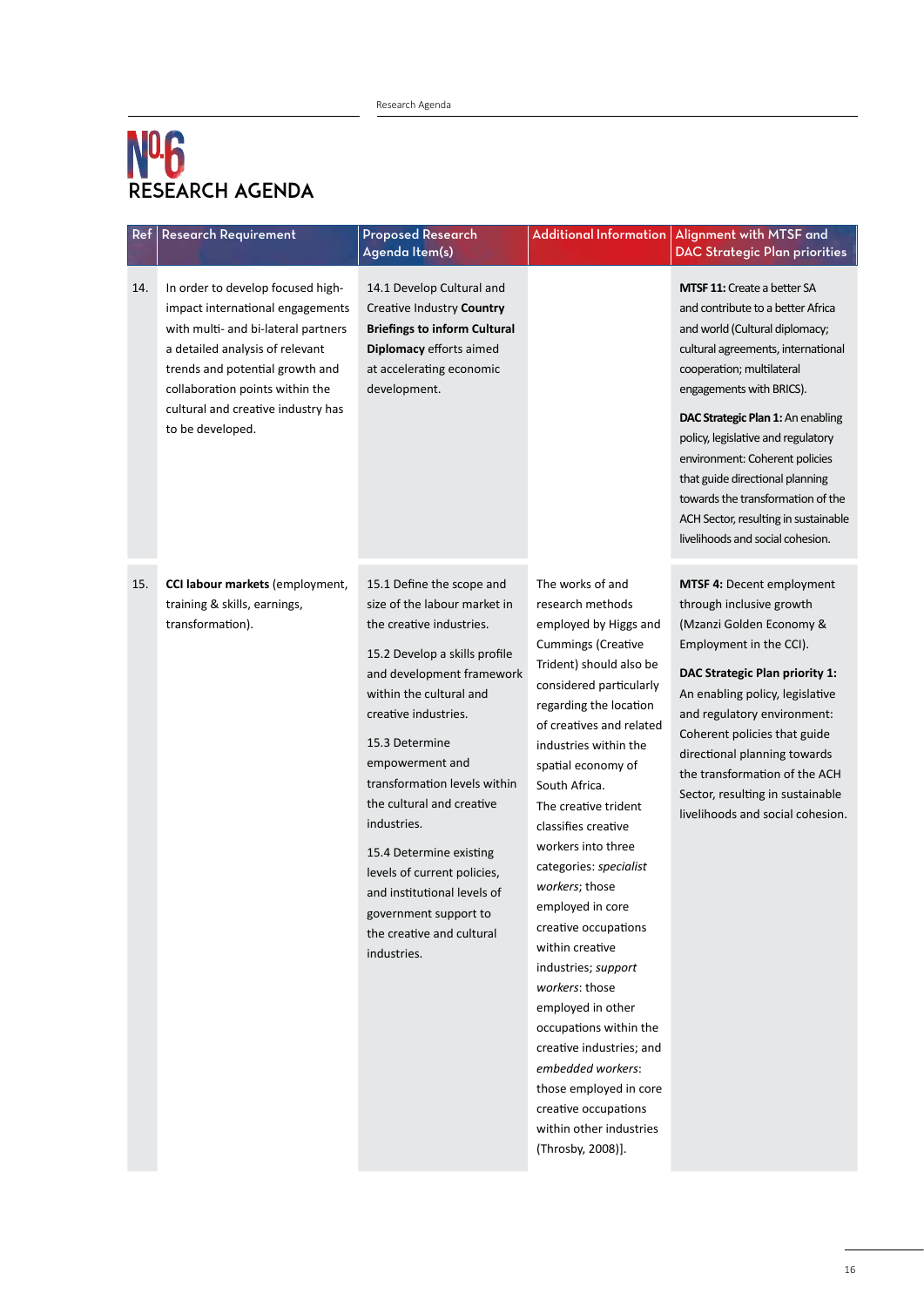## THE WAY FORWARD

U.

**The Research Agenda is a living document, and as such it will be subject to constant updating and refining. It is envisaged that a range of domain and stakeholder workshops will be held over the next two years, during whi he Research Agenda is a living document, and as such it will be subject to constant updating and refining. It is envisaged that a range of domain and stakeholder workshops will be held over the the Research Agenda.** 

Every year the Cultural Observatory will issue an updated version of the Research Agenda, which will contain all new inputs and additions, as well as a record of research produced by the cultural and creative sector relevant to items contained in the Research Agenda. This will ensure that a complete record is developed of completed and intended research.